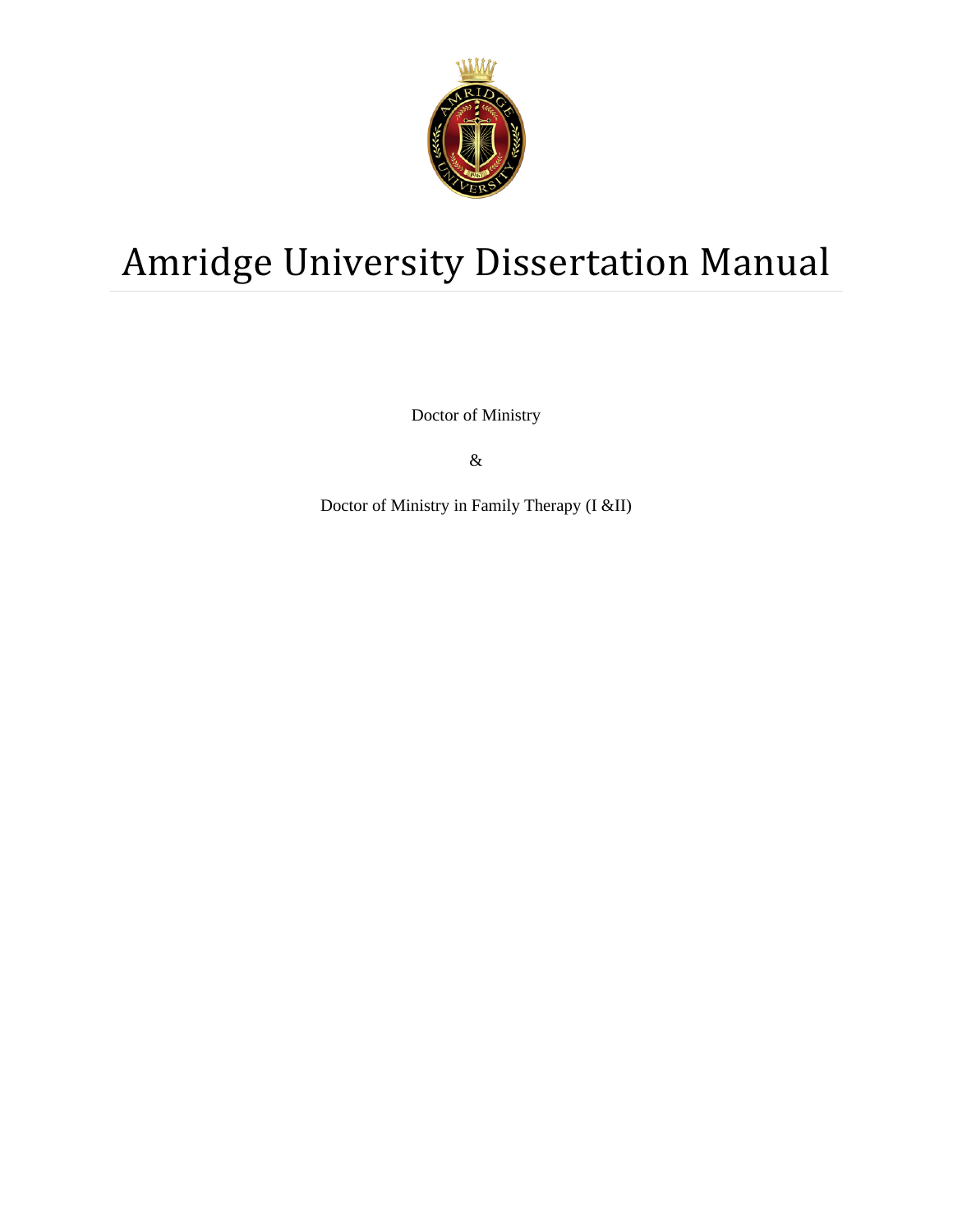# **Table of Contents**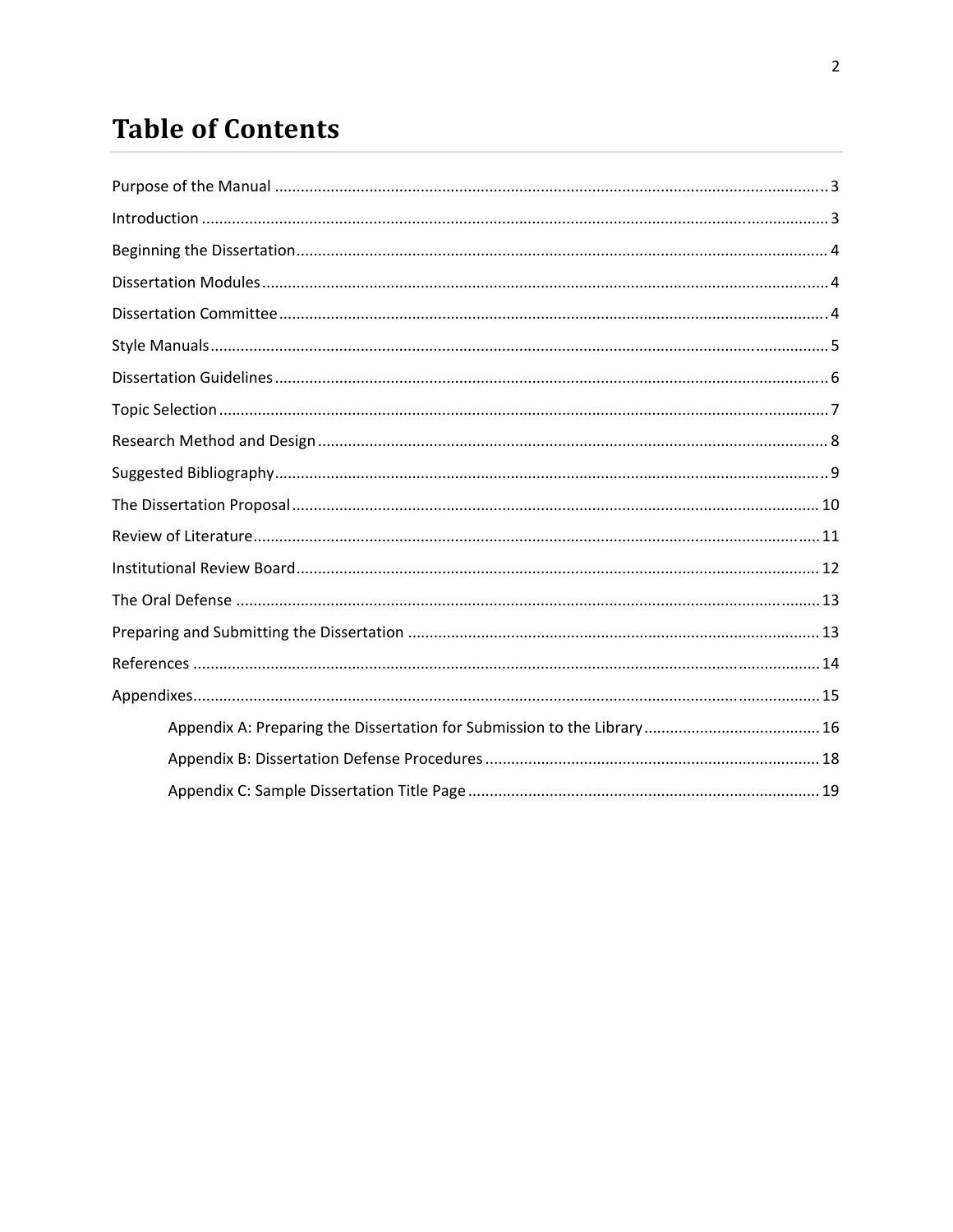# **PURPOSE OF THE MANUAL**

Published words become a permanent part of the public domain. Long after a student has graduated, his or her written work continues to represent his scholarship. Therefore, what one writes becomes an original contribution to the literature in one's field of study. A student must not plagiarize or otherwise misuse what others have written. Amridge University puts great value on research and well-written dissertations. Like any other major university, Amridge insists that all written materials emanating from the University follow a uniform style.

This manual provides the researcher and the dissertation committee a common basis from which to proceed in researching and writing the dissertation. One's dissertation should demonstrate his or her knowledge of the field, ability to conduct advanced research, organizational skills, and competence in both oral and written presentation. The dissertation should be used as a tool to ascertain and dispense truth independent of one's desired results.

The contents of this manual are selected primarily from policies and procedures in the academic catalog and other sources. Efforts will be made to keep this manual up-to-date with University policies and requirements. However, the user of this manual should be aware that the current Amridge University Academic Catalog is the most accurate source of University policy and, should policies in the academic catalog differ from this manual, the policies in the catalog will take priority.

In the process of writing a dissertation, the researcher may use many resources such as people with knowledge of the subject and aids such as computer software, but the student ultimately bears the responsibility to defend his or her work and own it as intellectual property. A good dissertation enables the student to obtain a terminal degree -- an accomplishment which relatively few people can claim.

# **INTRODUCTION**

The information in this manual applies specifically to students pursuing the *Doctor of Ministry* and *Doctor of Ministry in Family Therapy* (I & II) degree programs. Candidates and faculty members should be familiar with the contents of this manual, as it contains key information regarding the expectations and components of the DMin dissertation. It is important to note that the DMin dissertation differs from that of a PhD dissertation. While the PhD dissertation focuses on making a new contribution to the body of knowledge in one's field, the DMin dissertation focuses on making a practical contribution within the field of ministry. The PhD dissertation may focus on generating a new theory or testing an existing theory; however, the DMin dissertation would typically focus on the practical application of an existing theory in response to a problem the student has identified within the context of his or her ministry.

The doctoral dissertation at Amridge University is a formal, written document that is accepted for partial fulfillment of a doctoral degree program. The doctoral dissertation demonstrates the student's ability to:

- 1. Analyze and synthesize the pertinent literature on a subject
- 2. Identify, select and verbalize a valid, researchable problem
- 3. Design and implement a scientific investigation
- 4. Analyze the results of the investigation and draw supported conclusions
- 5. Develop a written report of the study that meets standards of the profession and present practical information to professionals in the field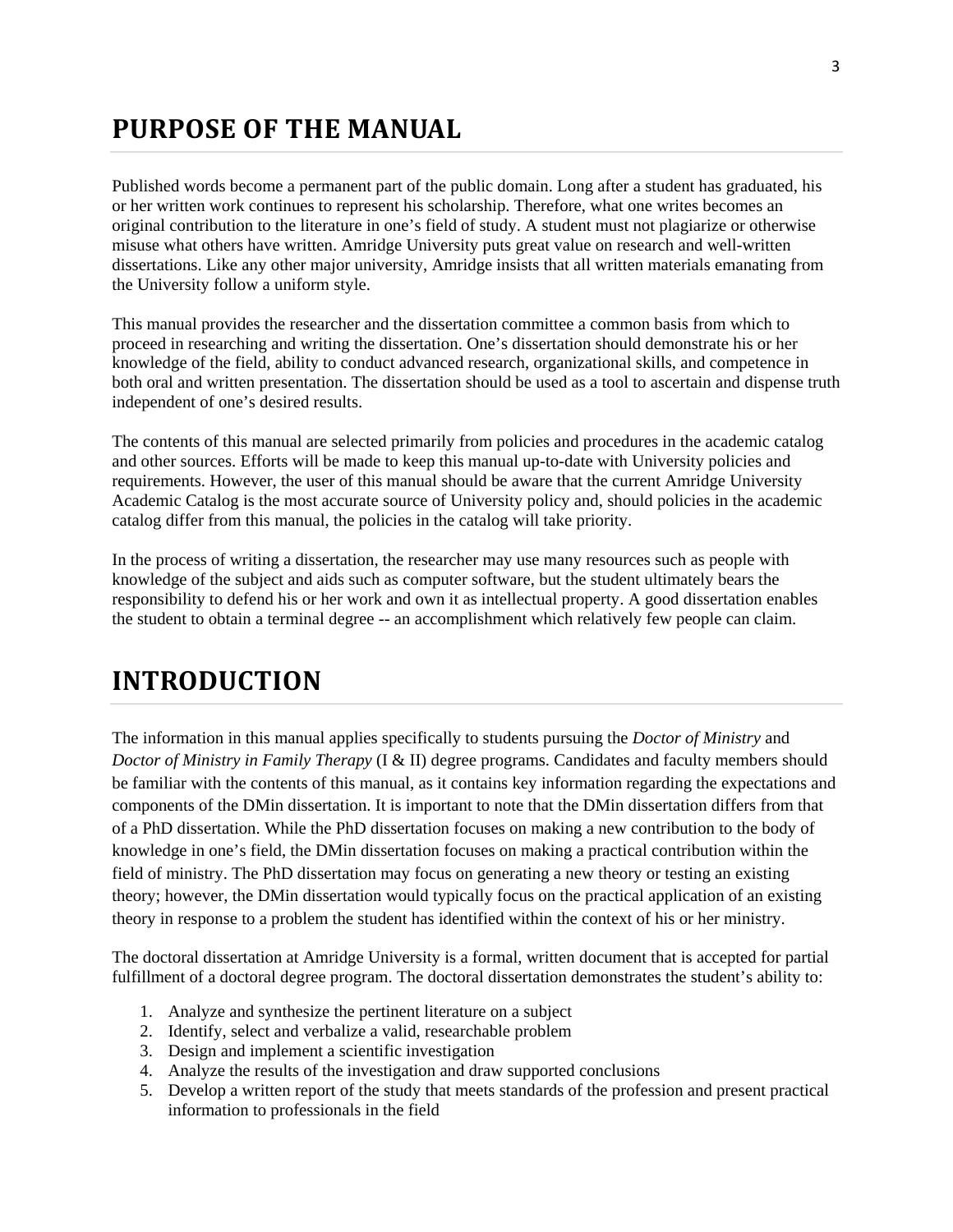## **BEGINNING THE DISSERTATION**

The student must pass his or her Qualifying Exam and achieve "Candidacy Status" prior to enrolling in the first Dissertation Module. Candidacy Status marks a major milestone in one's doctoral journey and represents the transition from student to independent researcher. Before beginning the dissertation the student should have a general understanding of the dissertation purpose, standards and required procedures. The student must be eligible to begin the dissertation and must have a dissertation committee appointed. The student must develop the dissertation through a series of dissertation module courses and must receive approval from the Institutional Review Board prior to beginning data collection.

# **DISSERTATION MODULES**

The DMin dissertation is to be completed through a sequence of three dissertation module courses. The sequence may also include module continuation courses. A *Research Dissertation Module - First Continuation* course and a *Research Dissertation Module - Second Continuation* course are available for each module course level if the student does not complete all requirements for a given module in one semester.

The student must successfully complete the dissertation modules in sequence. The student must receive a grade of P (Pass) for a module course (either the original module course or the first continuation module course or the second continuation module course) to be eligible to enroll in the next level module course in the sequence. After beginning the dissertation the student must enroll in a dissertation module course or dissertation module continuation course each semester until completion of the dissertation.

# **DISSERTATION COMMITTEE**

The dissertation is developed by the student with the advice, guidance and approval of the dissertation committee. The dissertation committee is composed of the student, a chairperson, one or more readers, and the dissertation secretary. The dissertation committee is appointed by the Dean of the school and approved by the Vice President of Academic Affairs. The student is responsible for requesting that the Dean appoint the dissertation committee. The student, in consultation with the Dean, may request that specific individuals be appointed as chairperson or as dissertation reader.

*Student* - The student is responsible for his or her dissertation. This includes registering for the correct dissertation course, selecting the dissertation topic, conducting the literature review, designing the research plan, obtaining necessary approvals, executing the research plan, writing the dissertation, obtaining approval for each module, defending the dissertation, and fulfilling all dissertation completion processes.

*Chairperson* - The dissertation chairperson is the leader and coordinator of the dissertation committee. The dissertation chairperson provides advice and reactions to the student's ideas and materials. The dissertation chairperson communicates to the students the directions and decisions of the committee. The dissertation chairperson considers both the technical content and the written form of the student's presentations. The dissertation chairperson decides when to bring in the dissertation reader for suggestions and reactions during the planning and development stages.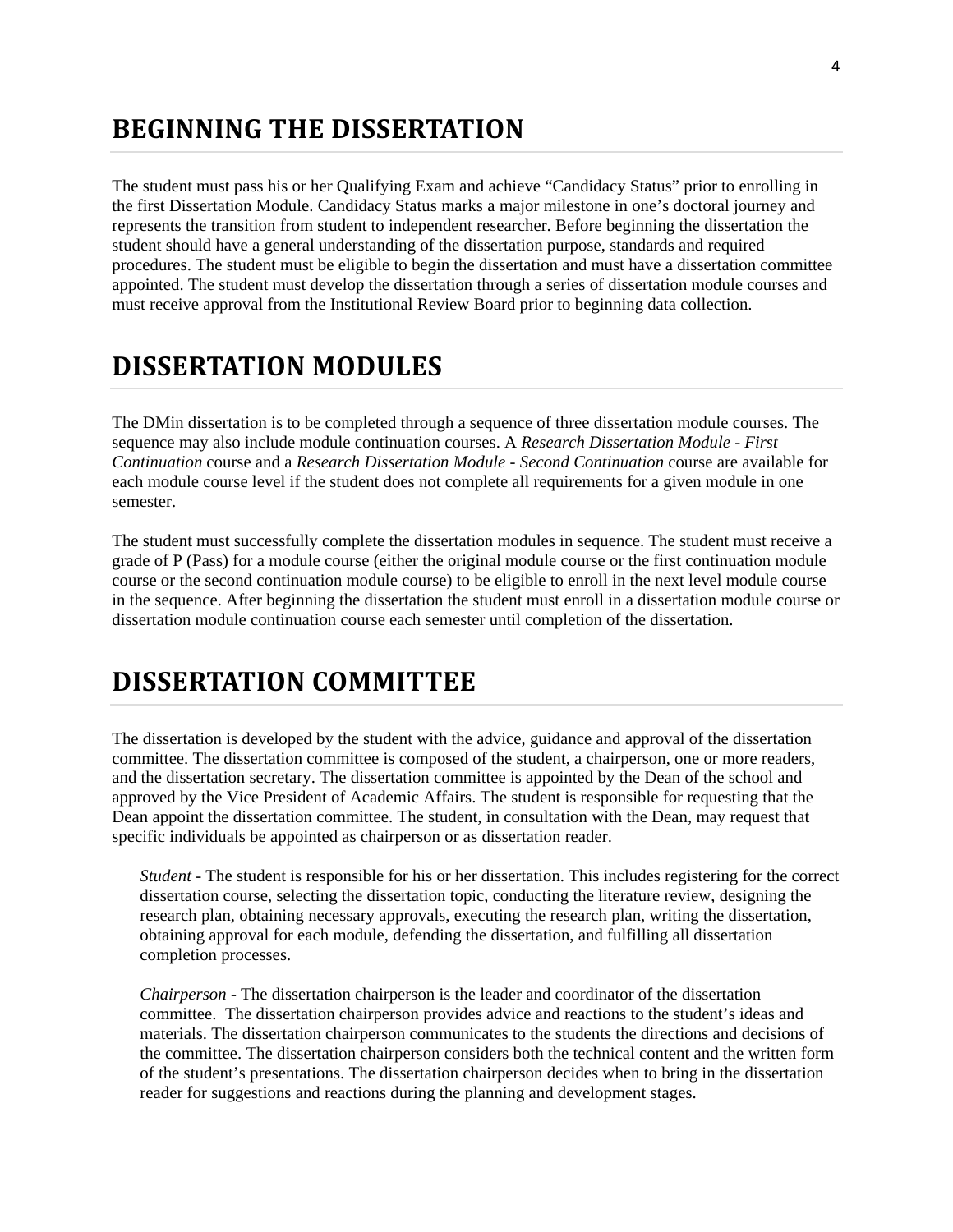*Reader* - The dissertation reader reads, evaluates, and provides written reactions to each dissertation module as it is presented. The dissertation reader provides assessment and advice regarding subject matter content.

*Secretary* - The dissertation secretary is responsible for assessing the quality of the written product based on standards of grammar, sentence structure, and the appropriate writing style manual. The dissertation secretary checks each dissertation module against University standards. The dissertation secretary provides ideas and reactions when requested by the dissertation chairperson.

### **STYLE MANUALS**

The *Turner School of Theology* and the *School of Human Services* at Amridge University require students to follow different style manuals.

- Students enrolled in the *Doctor of Ministry* degree program are required to use the writing guidelines provided in the latest edition of the *Chicago Manual of Style* (CMS Manual).
- Students enrolled in the *Doctor of Ministry in Family Therapy* (I & II) are required to use the writing guidelines provided in the latest edition of the *Publication Manual of the American Psychological Association* (APA Manual).

It is the student's responsibility to become familiar with the appropriate manual and ensure that anyone assisting in the typing of the document follows the rules of the manual. The manuals also include directions for the reporting of numbers, construction of tables and figures, structure of headings, use of sexist terms, preferred language, and the expression of ideas or writing style suggestions. Writing for research or publication demands a new level of dedication and compliance to rules, and, in order to be acceptable by publishers of professional literature, the student must demonstrate this ability. The committee must be able to focus on the substantive content of the dissertation without spending valuable time looking for infractions of these rules.

Allowable alternatives/exceptions to the University approved Style Manuals:

- If a student is writing a paper for publication, the student is allowed to follow the editorial guidelines of the publication rather than the school approved style manual.
- A student may choose whether to use one or two spaces after a period, as long as consistency is maintained.
- The possessive of Jesus may be done as Jesus' or Jesus's, according to the student's preference.
- Pronouns for religious figures, including God and Jesus as deity (e.g. he, him, and his), may be either upper case or lower case, as long as consistency is maintained. In quotations of works by other authors, the integrity of sources must be maintained by preserving either upper or lower case pronouns for deity as found in the original sources.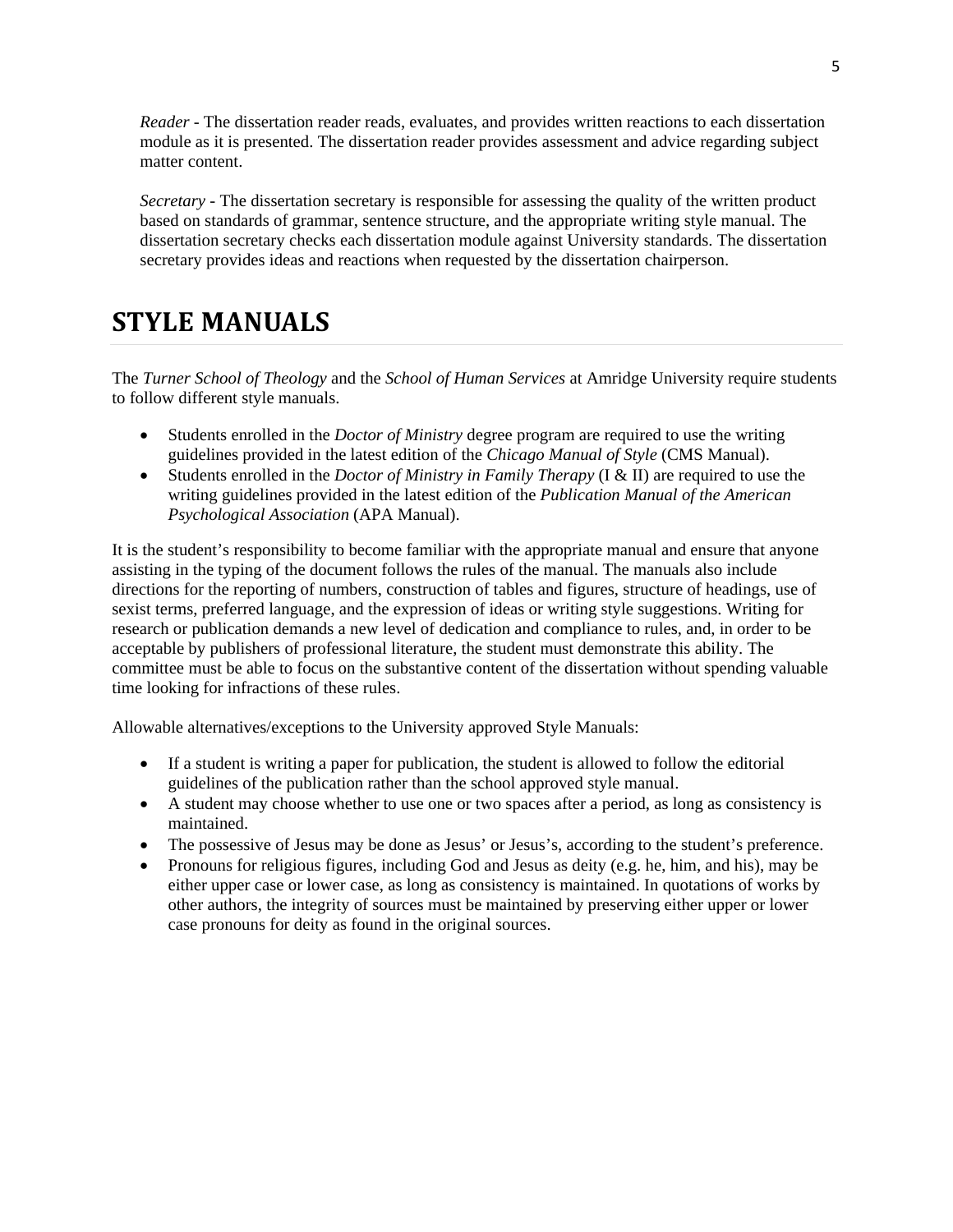## **DISSERTATION GUIDELINES**

Doctor of Ministry students are strongly encouraged to follow the traditional dissertation format, which consists of five chapters. This format is most common; however, variations exist. The candidates should consult with his or her dissertation committee to determine the most appropriate format with consideration given to the chosen approach.

A suggested template is given below for students to consider along with advice from their committee chairpersons. General, suggested guidelines for page numbers are included as well. Chapters may vary slightly by name and/or page length as a result of the chosen research method and design. For example, if a student puts most of the research results and findings in an appendix, Chapter 4 might be quite short. If the data is quite extensive and if it is all reported in Chapter 4 rather than an appendix, Chapter 4 could exceed 30 pages.

The quality of the work is what is most important, not the actual length of the dissertation or each individual chapter. Listen to the advice of your chairperson and the other committee members as they judge your unique topic and the research needed to address your research problem and questions in the proper manner.

### **5 Chapter Dissertation Guidelines**

### **Chapter 1 - Introduction** (12 -15 pages)

The introductory chapter generally includes the following key sections: Need for the Study, Statement of the Problem, Purpose of the Study, Delimitations, and Definitions of Key Terms.

### **Chapter 2 - Review of Literature** (25 - 40 pages)

In the Review of Literature, the candidate should summarize and synthesize the peer-reviewed literature relevant to the topic area of the dissertation. Findings from existing studies should not be merely reported; they should be compared and contrasted when appropriate.

### **Chapter 3 - Research Method** (15 - 20 pages)

Discuss the appropriateness of the research method as it relates to the problem statement, and present the research design chosen for the study. Provide enough details so that the study could be replicated.

### **Chapter 4 - Reporting of Data** (15 - 30 pages)

Present and evaluate the findings in light of the research questions.

### **Chapter 5 - Conclusions and Recommendations** (15 - 30 pages)

Draw conclusions based on the findings presented in Chapter 4. Discuss practical implications resulting from the conclusions.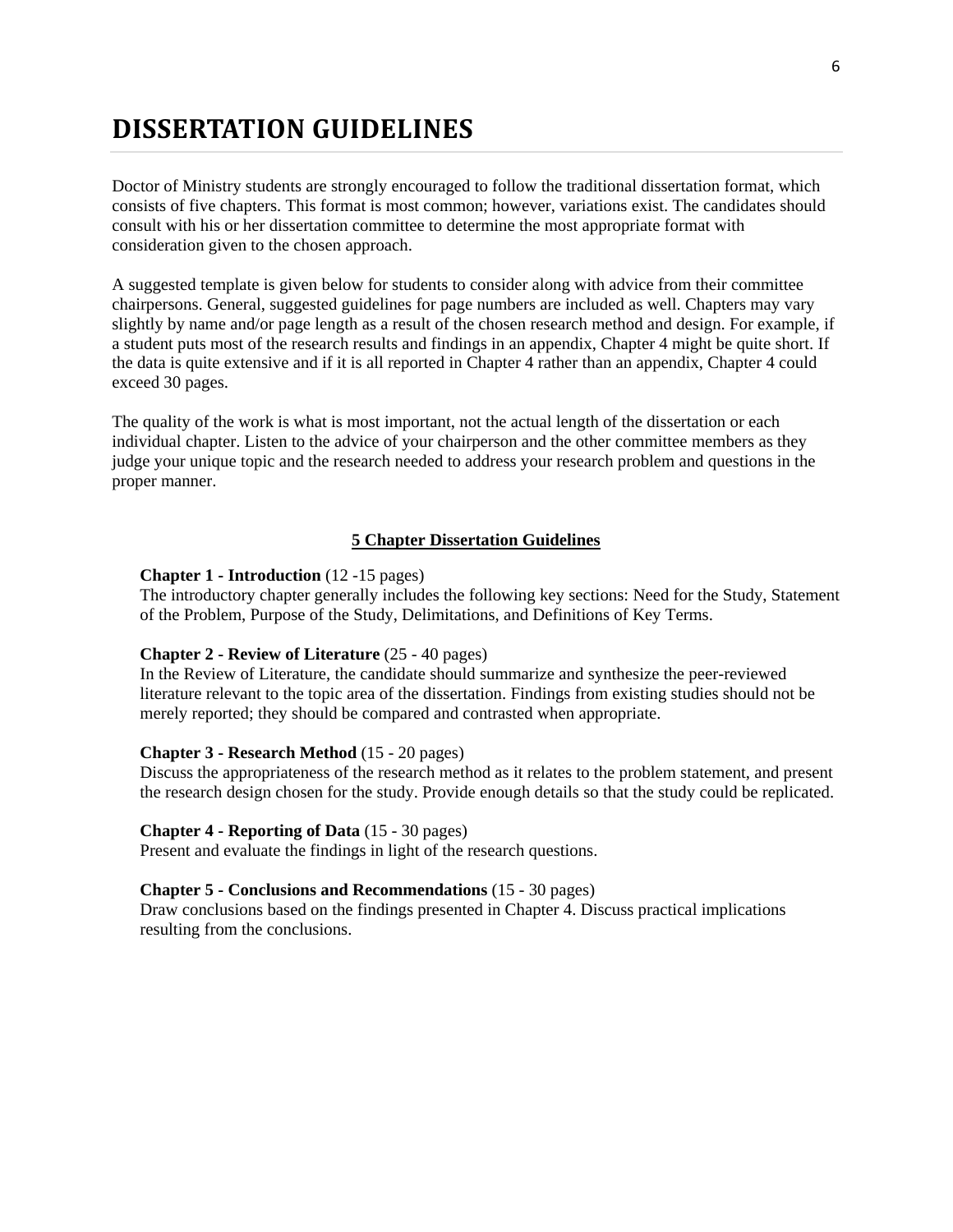# **TOPIC SELECTION**

Selecting a topic for researching and writing a dissertation is one of the most important decisions one can make in a doctoral program. Do not rush and make a quick, hasty decision on a dissertation topic. Rather, make a cautious, careful, deliberate decision in the choosing of a topic, and the rest of your work in research, gathering data, analysis, writing, and defense will go much smoother and be more pleasant.

A DMin dissertation topic should match the personal and vocational goals of the candidate. In other words, a good topic will typically have some relationship to the candidate's career goals and related to his or her current vocational setting. For a candidate in the *Doctor of Ministry* degree program, the dissertation may involve a ministry project related to the student's present work in ministry (e.g. missions, preaching, chaplaincy, etc.). For a candidate in the *Doctor of Ministry in Family Therapy* degree program, the dissertation may involve a counseling or family therapy technique or an intervention for dealing with addictions. Further, the DMin dissertation must match the candidate's academic needs and goals for whichever field in which he or she is studying.

There are many ways you can go about selecting a topic (Neuman, 2006). Begin by exploring ideas from your personal experience in ministry, counseling, or family therapy and examining current cultural trends that affect your field. The current state of knowledge in your field of study will yield many topics that are valid for research. In reviewing your vocational specialty, consider the problems people often struggle with. Also consider the values to which you are committed – religiously, socially, ethically, and politically – and explore how a topic might be embedded in these aspects. You should also seek advice from professors and scholars for areas of study that need to be explored further (Lei, 2009) and explore recommendations for further research in recently published peer-reviewed journals. As you continue to narrow your topic, consider the following questions:

- 1. Is it **WORTHY?** Choose a topic that merits the time and effort of dissertation research. It could take two or three years to complete your project, so you need to choose a topic worthy of that commitment. By the way, it is a myth that you must pick a topic that you are passionate about or one to which you have a prior commitment (Ségol, 2014).
- 2. Is it **FEASIBLE?** Pick a topic that is manageable. Be realistic. Consider the resources that will be needed, the participants that will potentially be involved, and the time that will be required.
- 3. Is it **RELEVANT?** Select a topic that is timely; it should matter to and make a difference in your field now and in the future. Strive to make your dissertation of publishable quality, and think of it as a way to make a positive impact on others and advance your career. Those things are more likely to occur when your topic is relevant.

Once you have found a topic that you think is perfect for you, your academic goals, and your vocational goals in ministry, counseling, or family therapy, further groundwork is still needed. Search the dissertation index for other dissertations on this topic to see what others have written. Remember, your dissertation needs to be original work. If other dissertations exist on a similar topic, read their abstracts to see if they are cast in a different ministry setting or if they tackle a somewhat different problem. You want to make sure that your dissertation proposal will be unique. You should also do a bibliographical survey of books and journal articles to ensure there is sufficient literature available for your literature review. Finally, confer with the instructor who has the most expertise within your topic area, since that instructor would be the most likely person to be the chairperson for your dissertation committee. Get advice from him or her on the suitability of your topic. Find an advisor who is knowledgeable about your dissertation topic and is able to help you analyze it for potential issues, problems or dangers. Try to choose an advisor with whom you think you will have a good working relationship (McKinley, Grant, Middleton, Irwin, & Williams, 2009).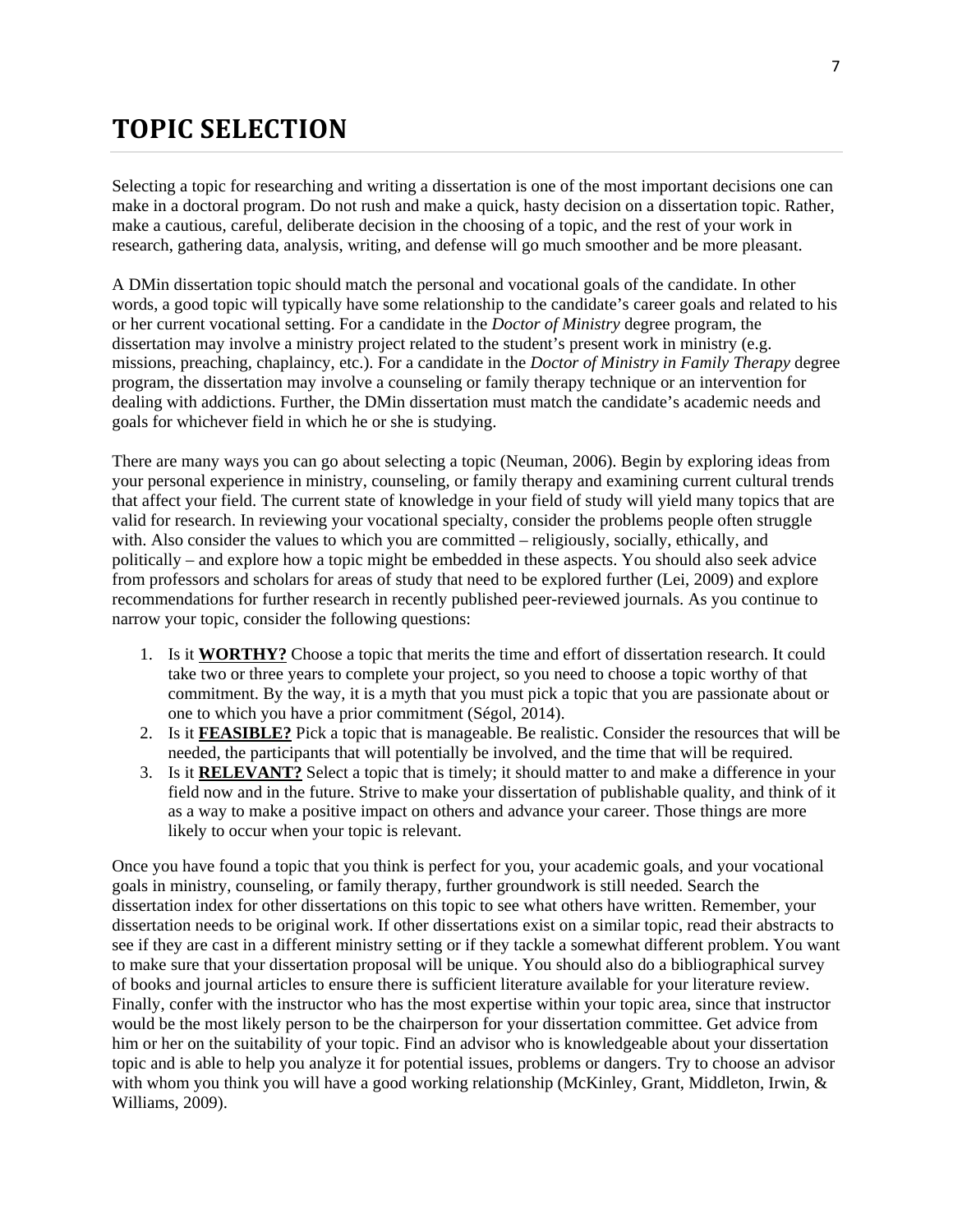# **RESEARCH METHOD AND DESIGN**

As noted in the Introduction, the DMin dissertation is an applied research project. In an applied research project, the researcher typically seeks to understand a human or societal problem and develop an intervention that allows him or her to manage his environment more effectively (Patton, 2002). Further, an emphasis is placed on the application of existing theory and disciplinary knowledge as the researcher strives to understand the complexities of the problem being addressed.

Considering the nature and scope of the DMin dissertation, Amridge University often encourages DMin students to choose a qualitative design because this method of inquiry provides a flexible structure for exploring problems as they exist in the everyday world (Creswell, 2007). In a qualitative study, the researcher examines characteristics, nuances and complexities in order to understand a situation (Leedy & Ormrod, 2010). After developing a thorough understanding of a problem within the context of his or her ministry or counseling/therapy setting, the DMin researcher can then determine ways to more effectively facilitate that environment.

Below is a list of recommended research designs for the DMin dissertation.

- 1.**Program Development and Evaluation**: Develop and implement a ministry initiative or counseling/therapy program and evaluate its effectiveness.
	- Develop a curriculum for adults to promote the practice of spiritual disciplines; the student would select a few classes or groups to study and act on the curriculum.
	- Create a leadership development course to train future church leaders to assume a place in church leadership.
	- Produce a program (curriculum) for training teenagers to lead in various areas of worship.
	- Teach a particular leadership theory to see how it raises the level of effectiveness of leaders in a church setting.
	- Create a marriage enhancement curriculum or program to increase marital satisfaction within a specific group.
- 2.**Program or Process Evaluation**: Examine and evaluate the effectiveness of an existing program or process in an effort to make improvements and enhancements based on the research findings.
	- Evaluate the assimilation program used by a church to involve and retain new members.
	- Evaluate an addiction recovery program to ascertain sustained recovery among participants over a given period.
	- Evaluate a church pre-school program to ascertain whether new families joined the church through their participation in the program.
- 3.**Case Study**: Select a case (e.g. church, organization, church leader, community, event, etc.) and study it in-depth over a period of time. The researcher may describe a relationship or system, attempt to verify an assumption, or evaluate a policy, practice, or innovation. Case studies have become quite common in the social sciences, and this approach can be especially useful in understanding unique ministry and counseling/therapy settings. While a single case study is typically chosen to generate an in-depth understanding of a specific setting or situation, the researcher may choose to conduct a multiple case study in order to generate broader generalizations to inform practice.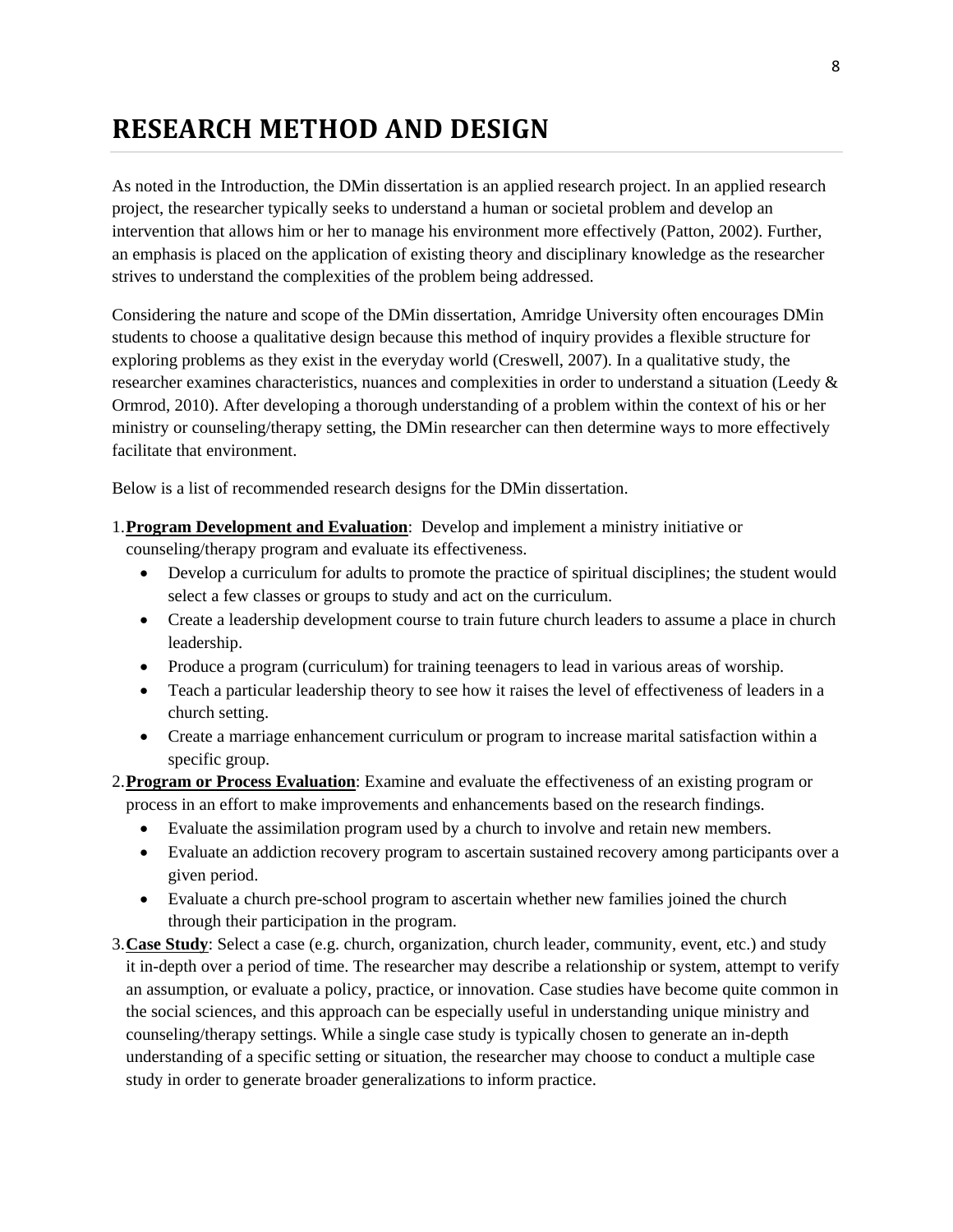- Evaluate the use of temporary facilities by churches in a location transition for meeting ministry objectives (perhaps studying four churches that have used temporary facilities to move from one permanent location to another).
- Examine and evaluate churches within a religious group in a particular region of the country who have reached and maintained a membership of over 400 for 10 years or more.
- Evaluate the leadership structure of five churches that have been listed as healthy churches in a nationwide church or denominational newspaper to determine shared characteristics.
- Evaluate the growth patterns of church plants that meet in rented, temporary facilities versus those who meet in owned, permanent facilities.

Selecting an appropriate and acceptable research method and design is critical to the success of the DMin dissertation. Students are encouraged to explore the resources in the Suggested Bibliography below and consult with faculty regarding these decisions.

# **SUGGESTED BIBLIOGRAPHY**

- Auerbach, C. F. & Silverstein, L. B. (2003). *Qualitative data: An introduction to coding and analysis*. New York: New York University Press.
- Creswell, J. W. (2009). *Research design: Qualitative, quantitative, and mixed methods approaches.* Thousand Oaks, CA: Sage Publications.
- Creswell, J. W. (2007). *Qualitative inquiry and research design: Choosing among five approaches.*  Thousand Oaks, CA: Sage Publications.
- Leedy, P. D., & Ormrod, J. E. (2016). *Practical research: Planning and design* (11th ed.). Saddle River, NJ: Merrill.
- Patton, M. Q. (2002). *Qualitative research & evaluation methods* (3rd ed.). Thousand Oaks, CA: Sage Publications.
- Sensing, T. (2011). *Qualitative research: A multi-methods approach to projects for doctor of ministry theses*. Eugene, OR: Wipf and Stock.
- Shank, G.D. (2006). *Qualitative research: A personal skills approach* (2nd ed.). Upper Saddle River, NJ: Pearson Education, Inc.
- *The Chicago Manual of Style Sixteenth Edition*. (2010). Chicago: The University of Chicago Press.
- Vyhmeister, N. J., & Robertson, T. (2014). *Your guide to writing quality research papers for students of religion and theology*. Grand Rapids: Zondervan.
- Yin, R. K. (2014). *Case study research: Design and methods* (5<sup>th</sup> ed.). Thousand Oaks, CA: Sage Publications.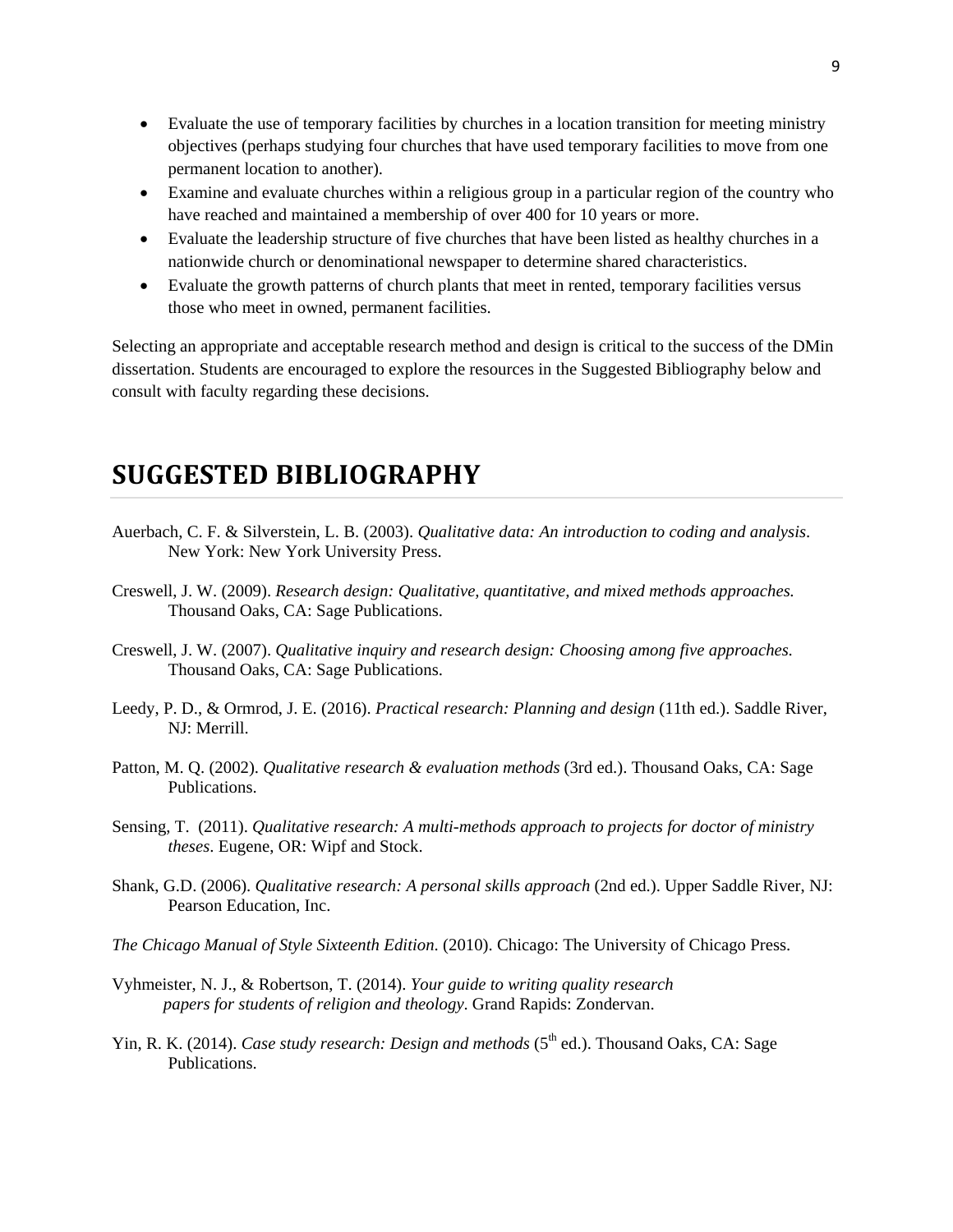# **THE DISSERTATION PROPOSAL**

The dissertation proposal provides the foundation for the research plan and serves as the candidate's roadmap to completion of the dissertation. The dissertation proposal contains many of the key components of Chapter 1 of the dissertation. It also organizes the project, and the effort and clarity put forth in the proposal will likely prevent problems down the road and help the candidate avoid pitfalls that commonly occur in subsequent stages of the dissertation process.

**Components of the Proposal**: While some of the components may vary slightly in the order and length of presentation, each proposal will contain, but is not limited to, the following:

- Introduction
	- Describe the congregational or counseling/family therapy setting and structure
	- Provide the main ideas and establish the central focus of the study
	- Present the key concepts that will be discussed throughout the study
- Statement of the Problem
	- Clearly articulate the problem that the study will address
	- Be succinct, but justify the need for the study
- Purpose of the Study
	- Describe the overall goal of the study
	- Provide an overview of how the goal will be achieved
- Research Question
	- Provide context for the reader by briefly reintroducing the problem and main ideas
	- Propose answerable research questions that are aligned with the problem and purpose
- Delimitations
	- Define the boundaries of your proposed study
	- Describe the scope as it relates to the research design you have chosen
- Definition of Key Terms
	- Define the key terms and concepts that will be discussed in the study
	- Support definitions with citations
	- It is typically not necessary to define terms that are commonly known
- Brief Review of Literature
	- Synthesize and evaluate the most relevant existing scholarly literature
	- Discuss conflicting findings/points of view (if any) in the existing literature
- Research Methodology
	- Present the rationale for the research method and design
	- Explain why the selected method and design are most appropriate for the problem, purpose, and research questions
	- $P$  Provide and justify the approximate sample size
- Conclusion
	- Summarize the key points presented in the document
	- Present an outline for the remainder of the project

NOTE: It is important to align the problem, purpose, research questions, and proposed design perfectly.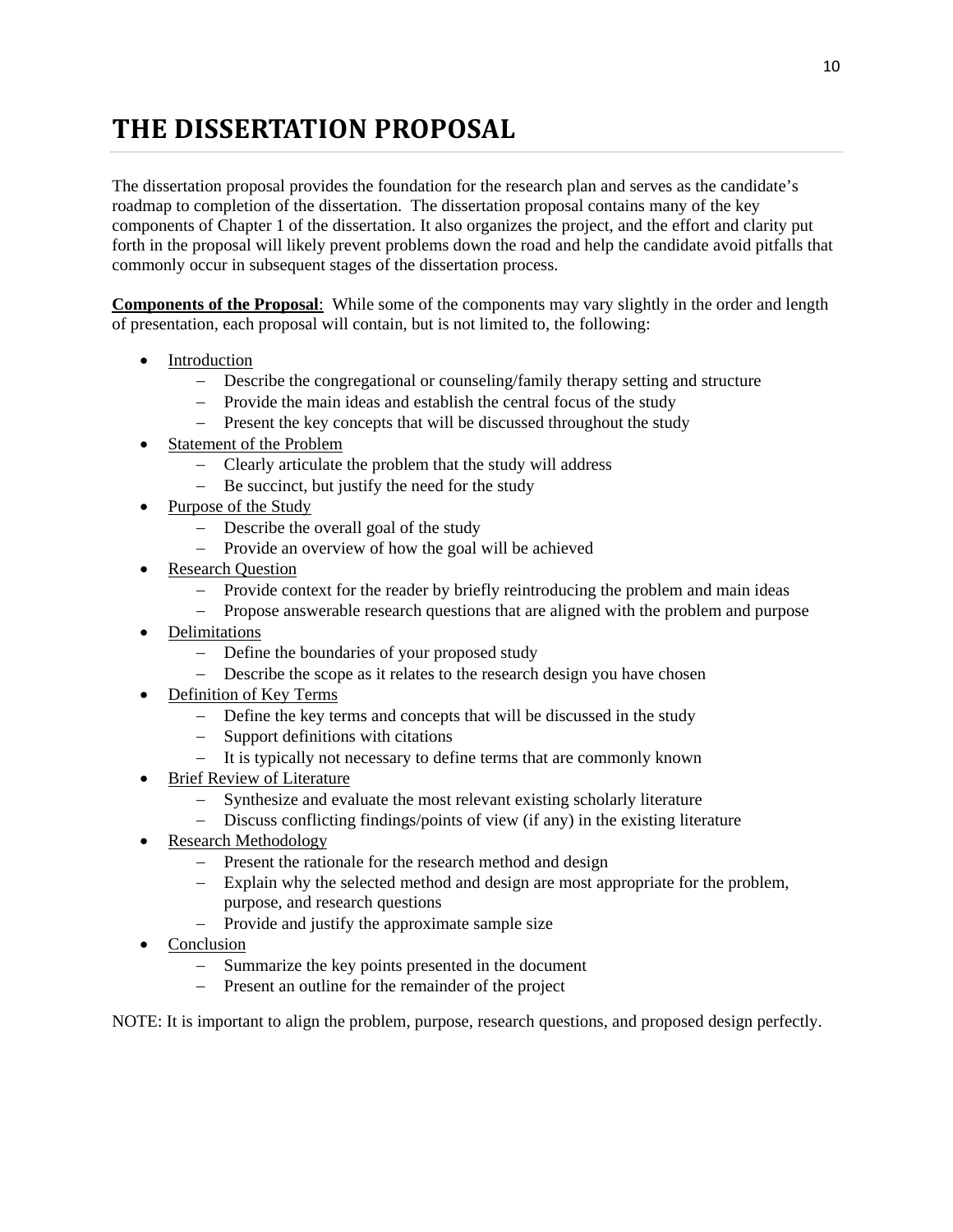# **REVIEW OF LITERATURE**

The literature review is the chapter of the dissertation in which the researcher critically analyzes and synthesizes existing literature related to the dissertation topic. Some literature reviews flow chronologically; they begin with germinal works and move forward with more recent seminal works. Most DMin literature reviews, however, survey relevant literature by theme or topic.

The literature review can accomplish numerous objectives. For example, it may:

- Further establish the significance of the research project;
- Detail the history of research published in the topic area;
- Compare and contrast opposing points of view in the topic area;
- Discuss theoretical/conceptual frameworks commonly utilized in similar contexts;
- Present empirical data and evaluate conclusions from existing studies; and/or
- Highlight variables to be measured, noteworthy themes in the literature, or gaps of information that need to be filled (Sumerson, 2014).

So what are the characteristics of an acceptable literature review?

First and foremost, the literature review must flow logically and be well organized. It is important to begin the chapter with an introduction that explains both the purpose and the organization of the chapter. In the introduction, the researcher should also reveal where sources were retrieved from (e.g. the library or online library search engines) and describe the strategy used in the search for sources. The chapter should be organized by themes and sub-themes, and a succinct summary of the key points (two to three paragraphs) should be provided in conclusion.

Second, the literature review must exhibit adequate coverage (Holbrook, Bourke, Fairbaim, & Lovat, 2007). One's research must be thorough and extensive in its review of relevant academic, scholarly books and peer-reviewed journal articles. Depending on the nature of the research problem, other types of sources may have to be sought out and investigated. If opposing or alternative perspectives exist in the topic area, those viewpoints should be included and analyzed carefully in order to demonstrate unbiased research.

Third, the researcher must make coherent use of sources (Holbrook et al., 2007). Sources should be chosen, analyzed, and arranged in a manner so that they are used appropriately and advance the argument. Scholars should not be quoted simply because they are scholars. Instead, appeals should be made to logical arguments or other evidence to be offered for or against a proposition.

Finally, the review of literature should be substantive (Holbrook et al., 2007). The researcher should be familiar enough with the relevant literature so that he or she has a practical understanding of it. The researcher should be able to review the relevant literature in depth, analyze it critically, and give it a systematic treatment. The goal is that the researcher will be able to make appropriate connections between findings in the literature review and what is discovered in his or her own research project (Holbrook et al., 2007). Topic selection is critical. For example, a topic that is too broad will make an in-depth review of literature impossible.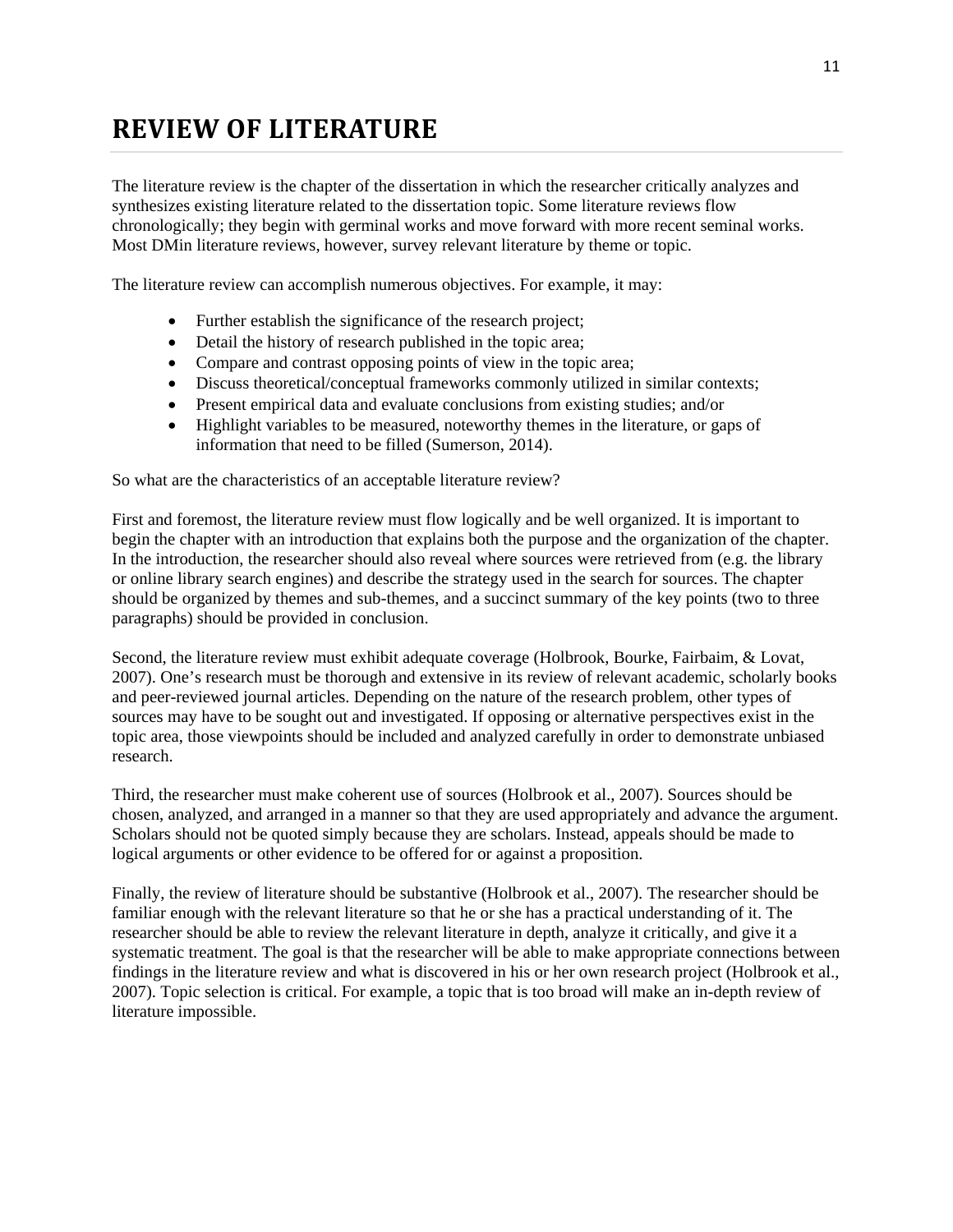# **INSTITUTIONAL REVIEW BOARD**

The Institutional Review Board (IRB) is responsible for reviewing all research associated with the University to ensure that the use and treatment of human subjects is ethical and in compliance with established standards. Faculty members, students or others, other than the Amridge University Center for Institutional Research, conducting research on human subjects in association with the University, including research for dissertations, master's theses or other studies, must have IRB approval prior to data collection. IRB approval is sought in cooperation with the dissertation chairperson and must be received prior to the completion of Dissertation Module I. Procedures for requesting IRB approval can be found in the *IRB Policy and Procedures Manual*.

Candidates must document having received training in protecting human subjects through a course approved by the Vice President of Academic Affairs. One such course is provided by the National Institutes of Health and can be found online at http://phrp.nihtraining.com/users/login.php. Candidates are responsible for submitting documentation of the completion of this training along with the IRB application.

NOTE: If the research investigator (candidate in this case) and his or her Chairperson determine that the research plan does not involve human subjects, the research investigator may complete the *IRB FORM 2- Request for IRB Approval of a Research Plan that does not include Human Subjects* (see page 16 of the *IRB Policy and Procedures Manual*) and submit to the IRB as instructed on the form.

### **IRB Checklist**

- $\Box$  Complete IRB Application
- $\Box$  NIH (ethics training) Certificate
- ☐ Informed Consent Form
- □ Recruitment Letter
- ☐ Site Permission Letters
- $\Box$  Interview Guide
- $\Box$  Instruments used in Data Collection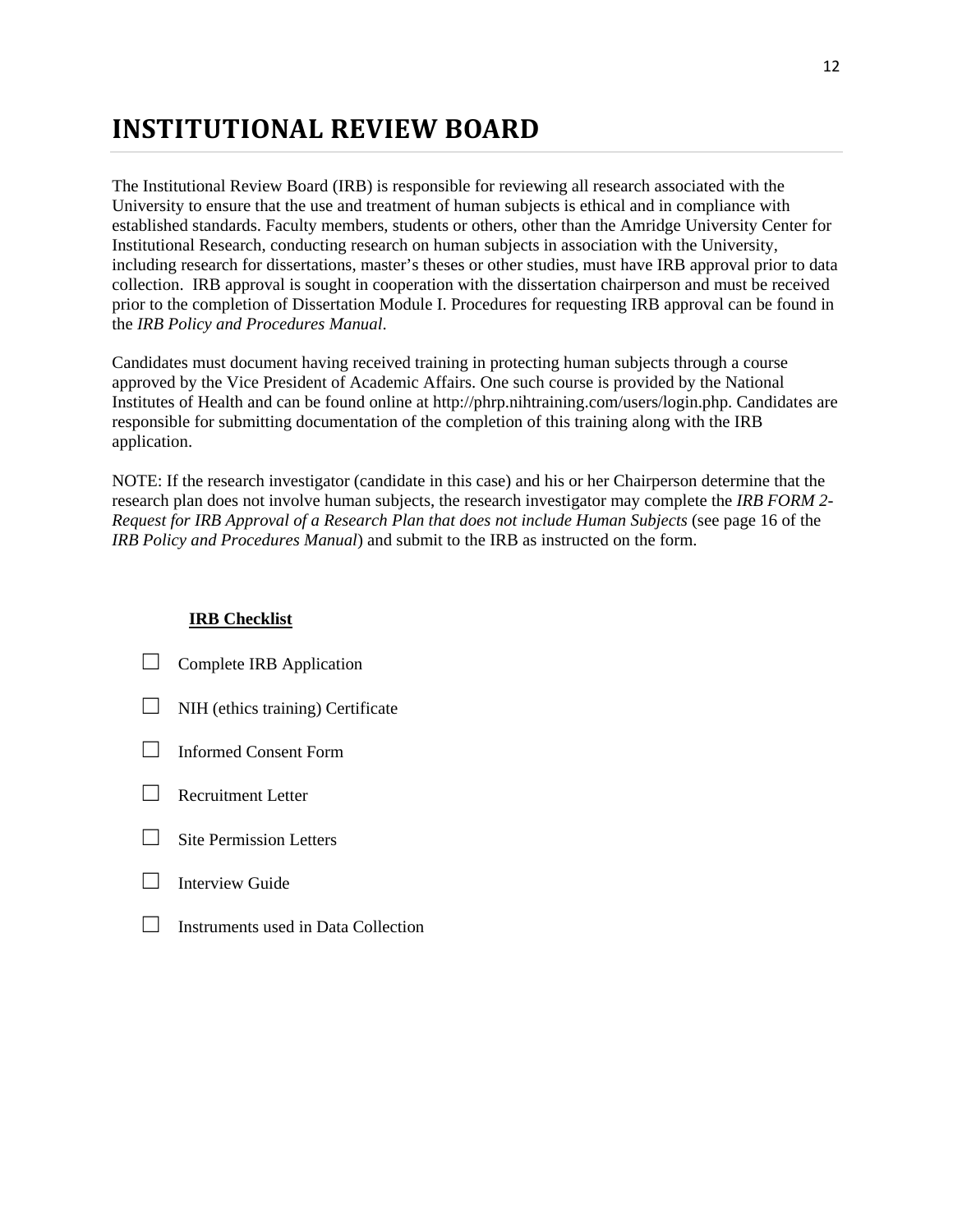# **THE ORAL DEFENSE**

The candidate must successfully defend his or her dissertation before an examining committee on campus in Montgomery, AL. The examining committee will consist of the Dean of the candidate's school and his or her dissertation committee. Other faculty members may be included as deemed necessary. Procedures for the defense are included in Appendix B.

During the defense, the candidate should be prepared to answer questions concerning the study's method, implications, and relevance to the field of ministry. Below is a list of sample questions that may be asked during the defense:

- 1. What was the most challenging aspect of your study?
- 2. Was there anything that you found surprising during your study?
- 3. If you had to do it over again, what would you do differently?
- 4. What advice would you give someone who expressed interest in conducting a similar study?
- 5. How generalizable is your study?
- 6. How will your findings affect what you do in the future?
- 7. What is the most important implication from your study?

# **PREPARING AND SUBMITTING THE DISSERTATION**

The student becomes eligible to complete the degree program and to be graduated from the University only after the dissertation is accepted by the library (Southern Christian University Library of Amridge University). Requirements for submitting completed dissertations to the library are included in Appendix A.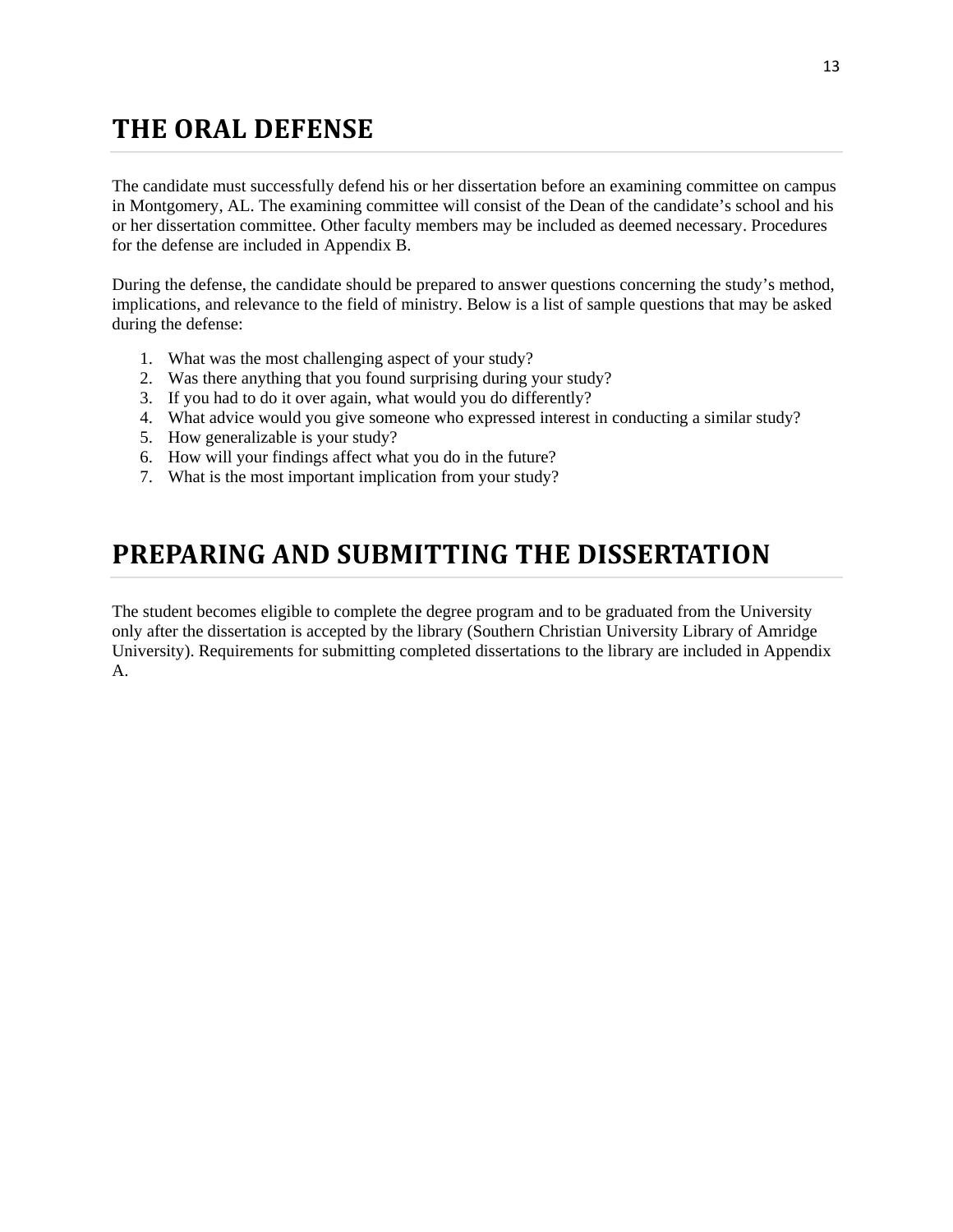### References

- Creswell, J. W. (2009). Research design: Qualitative, quantitative, and mixed methods approaches. Thousand Oaks, CA: Sage Publications.
- Holbrook, A., Bourke, S., Fairbaim, H., & Lovat, T. (2007). Examiner comment on the literature review in Ph.D. theses. *Studies in Higher Education 32*(3), 337-356.
- Leedy, P. D., & Ormrod, J. E. (2016). Practical research: Planning and design (11th ed.). Saddle River, NJ: Merrill
- Lei, S. A. (2009). Strategies for finding and selecting an ideal thesis or dissertation topic: A review of literature. *College Student Journal, 43*(4), 1324-1332.
- McKinley, E., Grant, B., Middleton, S., Irwin, K., & Williams, L. (2009). He Rautaki mo te Akoranga Kairangi: 3. Choosing a research topic. *MAI Review, 3*, 1-4.
- Neuman, W. L. (2006). *Social research methods: Qualitative and quantitative approaches*. 6th ed. New Delhi: Pearson Education.
- Patton, M. Q. (2002). *Qualitative research & evaluation methods* (3rd ed.). Thousand Oaks, CA: Sage Publications.
- Ségol, G. (2014). Choosing a dissertation topic: Additional pointers. *College Student Journal, 48*(1). 108- 113.
- Sumerson, J. B. (2014). *Finish your dissertation, don't let it finish you!* Hoboken, NJ: Wiley.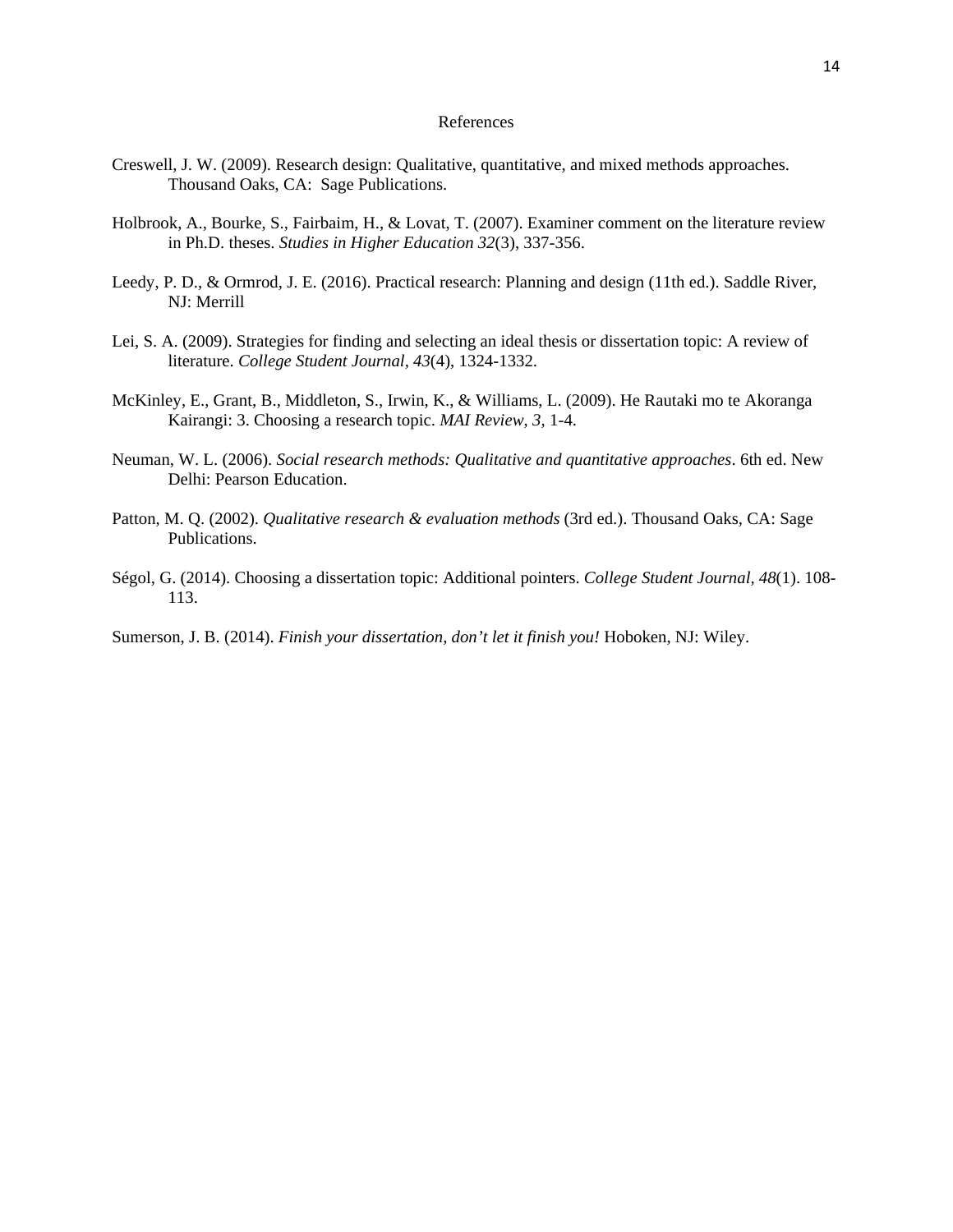Appendixes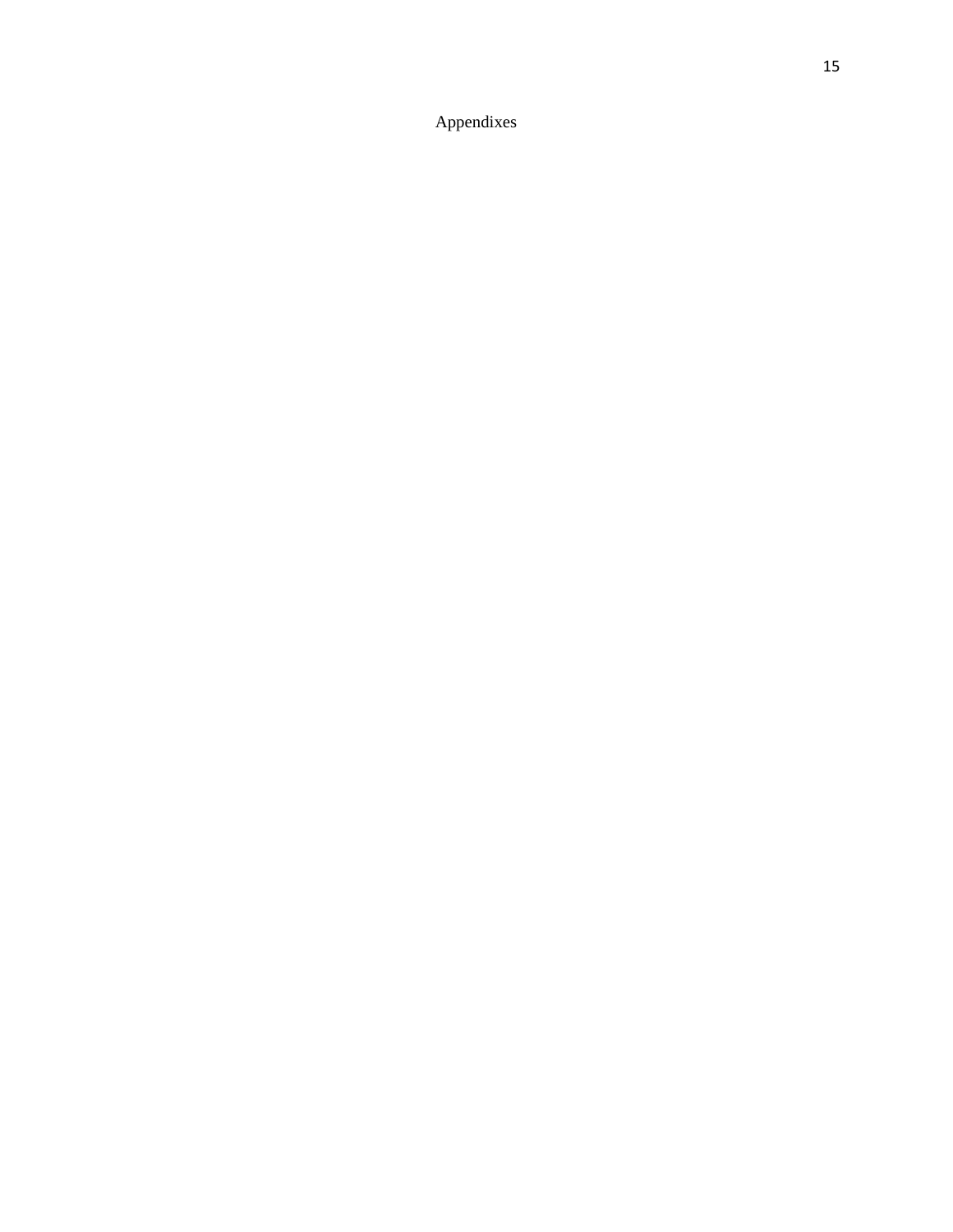Appendix A: Preparing the Dissertation for Submission to the Library

### **Style**

- 1. The writing style of the dissertation shall comply with style manual specified by the specific school.
- 2. Documentation standards shall follow the style manual specified for the specific school.

### **Printing**

- 1. Printing guidelines specify better quality print (not dot matrix), 12-point type in a standard or executive style font.
- 2. Paper quality for all final copies shall meet the following criteria: white (not bleached), 20-pound stock, acid free, bond or writing weight, in a woven or smooth finish, with 25% or more cotton-rag content, and 86 or higher brightness. Erasable bond is unacceptable. It is also recommended that the rag content of the paper be watermarked on the sheets as such. The library reserves the right to reject any dissertation that appears to be copied on an inappropriate type of paper.
- 3. Remove running head.

### **Binding and Microfilming**

- 1. Dissertation requirements are not fulfilled until the required copies of the dissertation have been submitted to and accepted by the Head Librarian of the Southern Christian University Library at Amridge University.
- 2. The student shall submit three paper copies of the dissertation to be distributed as follows: two bound copies for circulation at Amridge University Library and one for the candidate. A fourth copy of the dissertation must be delivered electronically (contact the library for details). The electronic copy will be used by Proquest/UMI (an organization that microfilms, digitizes, and publishes dissertations) for the purposes of publication, preservation and promoting scholarship.
- 3. Blank rag sheets must be in place (one in front and one in back) for all paper copies.
- 4. All paper copies must be signed off completely by all parties involved and the signature pages must be inserted in the copies prior to delivery to the library. This includes the Dissertation Committee Acceptance page and the Copying Agreement Page. These pages must be on the correct type paper specified for the rest of the dissertation. It is the responsibility of the student to make arrangements with the committee to have all appropriate pages signed. The library will not accept unsigned dissertations. When sending the copies of the dissertation to the library, the student must also include a separate copy of the sign-off sheet from his or her final dissertation module.
- 5. The deadline for submitting the required copies of the dissertation to be bound is April 20th before graduation.
- 6. For microfilming and general archiving of the electronic copy, the candidate shall pay all appropriate fees for this service and sign all appropriate documentation. The student must complete both sides of the Microfilm Distribution Agreement and a Copyright Registration Information Section.
- 7. It is the responsibility of the candidate to secure his or her personal copy/copies of the bound dissertation once they have been returned from the bindery. The candidate may pick up the bound dissertation(s) in person at the Library or he or she may contact the Library to arrange postal delivery.
- 8. The library will not bind extra copies of a dissertation beyond what is specified in this manual. If the student wants additional bound copies, he or she must make his own arrangements with a bindery.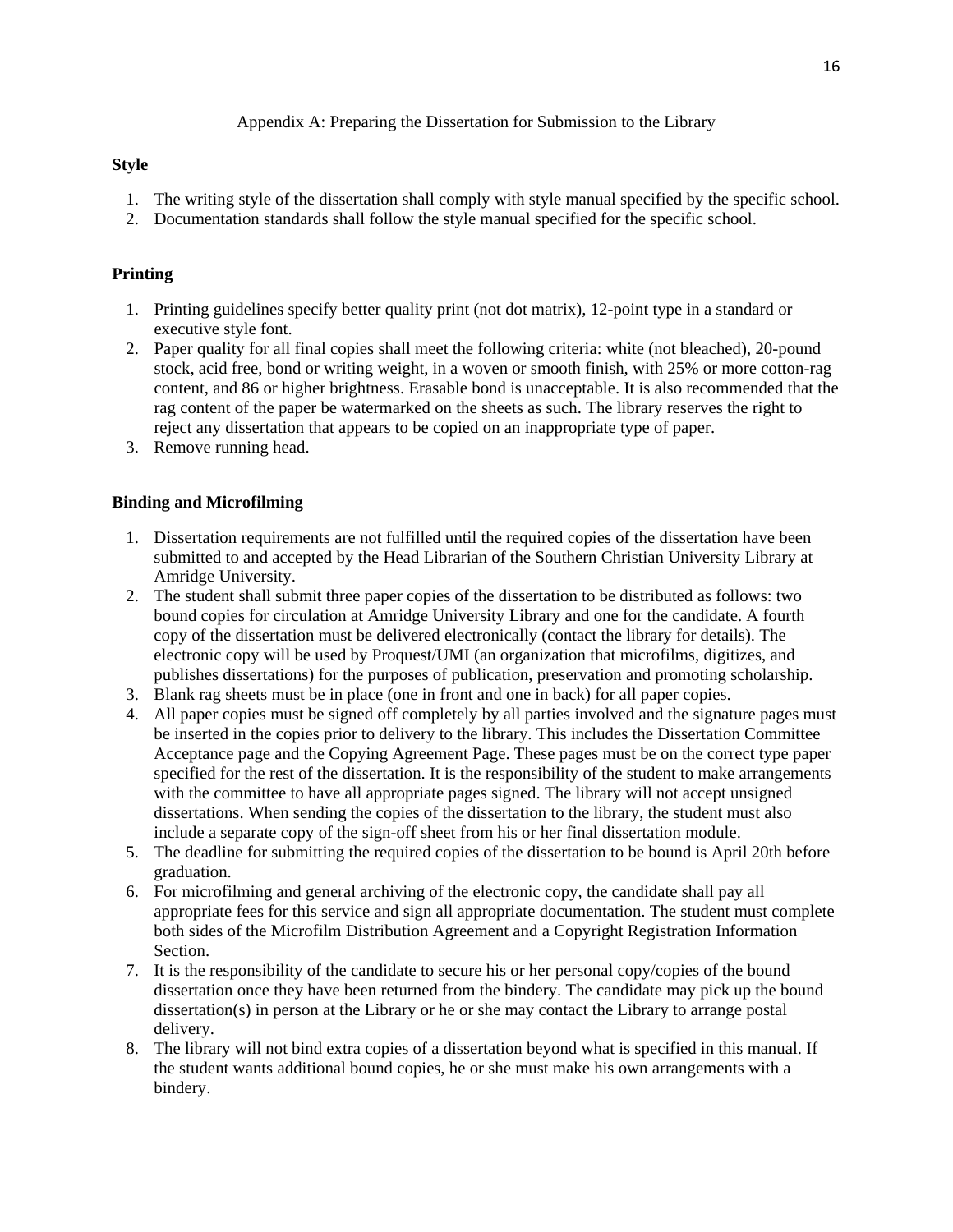#### **Pagination**

The order for assembling pages is:

**First page** - (Blank on both sides, counted but without printed page number) **Second page** - Title page, counted but no printed page number **Third page** - Acceptance page, counted page iii **Fourth page** - IRB approval, counted page iv **Fifth page** - Copying agreement, counted page v **Sixth page** - Abstract, counted page vi **Next page(s)** - Dedication page (optional), counted but no printed page number **Next page(s)** - Acknowledgement page (optional), with correct page number Next page - (Blank on both sides, counted but without printed page number) **Next page(s)** - Table of Contents (see style manual), with correct page number(s) **Next page(s)** - List of Illustrations, if any, with correct page number(s) **Next page(s)** - List of Tables, if any, with correct page number(s) Next page(s) - Preface, if any, with correct page number(s)

Prior to the Text of the dissertation all page numbers are small Roman numerals (e.g., i, ii, iii, iv, v). From the first page of the Text itself all page numbers are Arabic (e.g., 1, 2, 3, 4, 5)

### **Closing pages**

References Appendix (es) Additional reference material, etc. (e.g., APA or Chicago Manual of Style)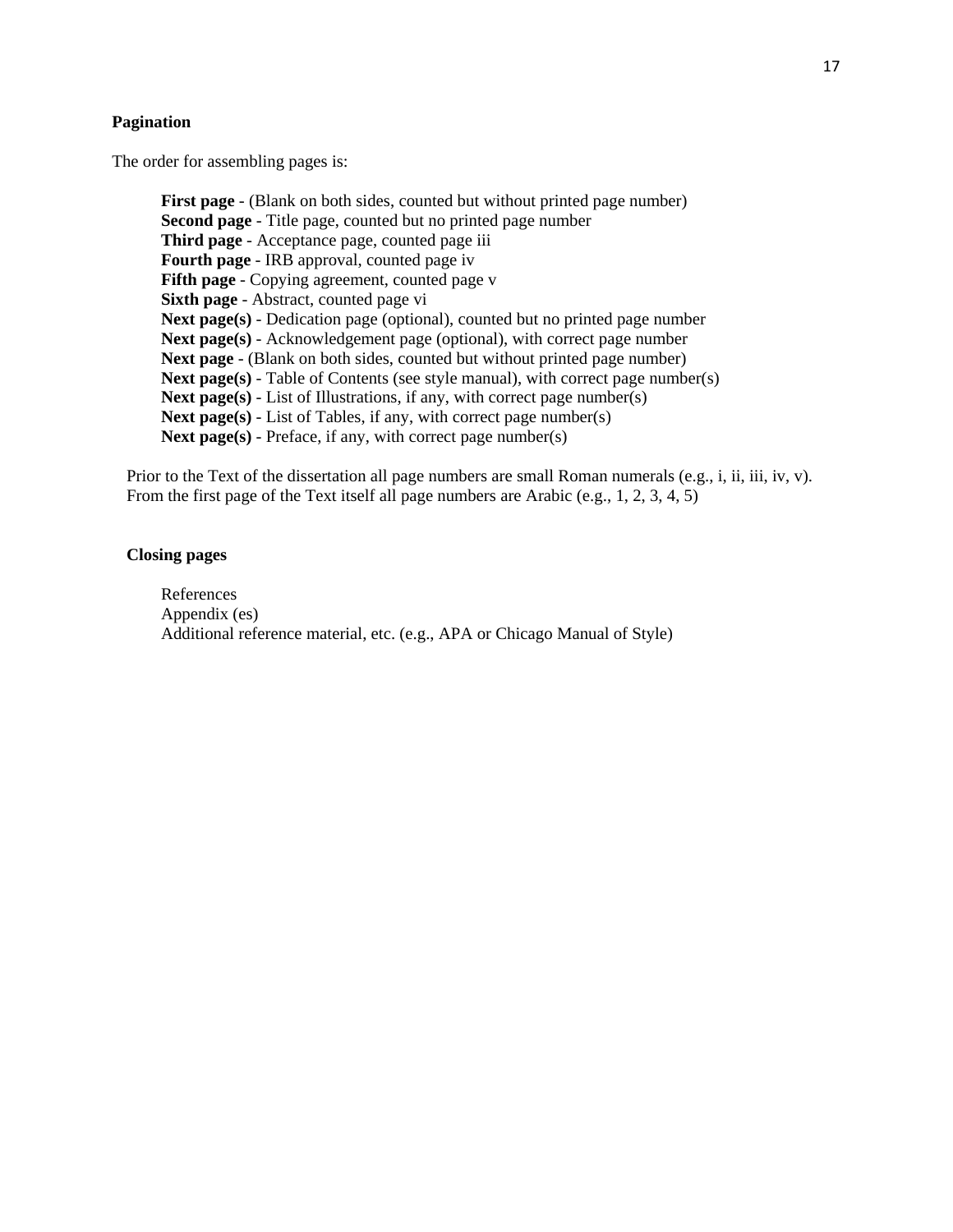### Appendix B: Dissertation Defense Procedures

### **The Pre-Defense Procedures**

Students must formally petition to the Chairperson, in writing, for a defense after the following has been accomplished:

- 1. All Dissertation Modules have been approved and compiled to make up the final draft of the Dissertation.
- 2. The Dean of the candidate's school has approved the draft of the Dissertation as written.
- 3. After the dissertation has properly moved through the editing process, the Chairperson will request permission from the Academic Dean to set a date and time for the defense.

### **The Oral Defense Procedures (2 hours)**

- 1. The Chairperson will call the Dissertation Defense Committee to order.
- 2. The Chairperson will give a history of how the Dissertation was written and the major revisions that have been made to it (10 minutes).
- 3. Each Committee member will be given an opportunity to ask the candidate questions about his or her motivation to write on the subject, the procedures of writing, format and content (1 hour).
- 4. The Chairperson will then ask the candidate to wait in a designated area of the building while the Committee discusses the following: (30 minutes).
	- a. The candidate's depth of knowledge on the subject.
	- b. The style of the dissertation and the poise and accuracy with which the candidate answered the questions.
	- c. Any revisions to be made in the dissertation.
- 5. The Chairperson will complete the oral examination form as it reflects the conclusions of the full Committee.
- 6. The Chairperson will call the candidate back to the examination room to discuss any revisions to be made in the dissertation and to set a time for the final edition of the dissertation to be delivered (20 minutes).

### **The Post-Defense Procedures**

- 1. The Chairperson must reread the revised sections of the paper (if any) and start the final acceptance procedure.
- 2. The Chairperson will prepare the acceptance form. The form must bear the signatures of the Chairperson, the Reader, and the Secretary.
- 3. No member of the Committee will be compelled to sign the form if the paper does not meet his or her standard of excellence.
- 4. The Dissertation will be delivered to the Head Librarian with the Acceptance Form duly signed.